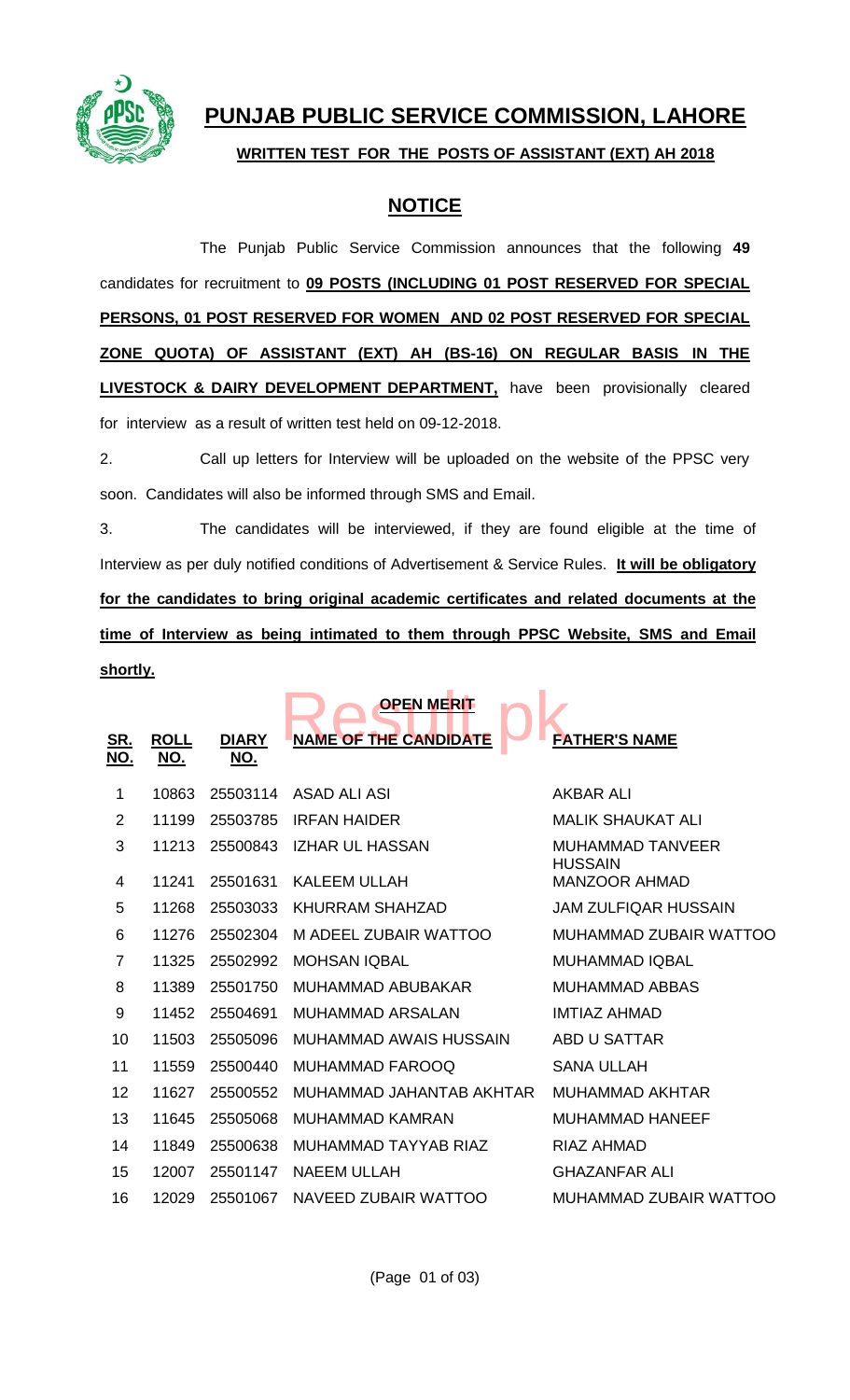| 17 | 12415 |          | 25503305 WALEED BIN MASOOD      | <b>MASOOD AHMAD</b>    |
|----|-------|----------|---------------------------------|------------------------|
| 18 | 12438 |          | 25505397 WAQAS ASHRAF           | <b>MUHAMMAD ASHRAF</b> |
| 19 | 20351 |          | 25504022 NABEEL ALI             | MUHAMMAD ANWAR         |
| 20 |       |          | 30622 25500648 TIPU SULTAN      | ZIA UL HAQ             |
| 21 |       |          | 40128 25501964 EHTESHAM HUSSAIN | <b>ISHFAQ HUSSAIN</b>  |
| 22 | 60048 | 25500389 | IQRA IQBAL                      | <b>MUHAMMAD IQBAL</b>  |
| 23 | 60316 |          | 25503734 FIAZAN AHMAD           | FIAZ AHMAD             |
| 24 |       |          | 60353 25500057 HUSSNAIN MEHMOOD | <b>MEHMOOD AHMAD</b>   |
| 25 | 60402 |          | 25502746 MOAZ AHMAD             | <b>ZULFIQAR AHMAD</b>  |
| 26 | 60755 |          | 25505453 WAQAR AHMAD            | <b>MUHAMMAD BASHIR</b> |

### **SPECIAL PERSONS QUOTA**

| <u>SR.</u><br><u>NO.</u> | <b>ROLL</b><br>NO. | <b>DIARY</b><br><u>NO.</u> | <b>NAME OF THE CANDIDATE</b>    | <b>FATHER'S NAME</b>  |
|--------------------------|--------------------|----------------------------|---------------------------------|-----------------------|
| 27                       |                    |                            | 10026 25501410 ALI IMRAN        | RAZA HUSSAIN          |
| -28                      | 10051              |                            | 25500755 GHULAM MURTAZA         | GHULAM MUSTAFA        |
| 29                       | 10076.             |                            | 25502318 MUHAMMAD IBRAR HUSSAIN | KHADIM HUSSAIN        |
| 30                       |                    |                            | 60165 25500680 MUHAMMAD MOHSIN  | <b>MUHAMMAD ASLAM</b> |
| -31                      | 70059              |                            | 25501513 NAZAR MUHAMMAD         | ZULFIQAR ALI          |
|                          |                    |                            |                                 |                       |

|                   |                           |                            | <b>WOMAN QUOTA</b>           |                        |
|-------------------|---------------------------|----------------------------|------------------------------|------------------------|
| <u>SR.</u><br>NO. | <b>ROLL</b><br><u>NO.</u> | <b>DIARY</b><br><u>NO.</u> | <b>NAME OF THE CANDIDATE</b> | <b>FATHER'S NAME</b>   |
| 32                | 10264                     |                            | 25502022 HAFIZA AMNA MUNIR   | MUHAMMAD MUNIR BHATTI  |
| 33                | 10317                     |                            | 25501373 KAUSAR PERVEEN      | KHUSHI MUHAMMAD        |
| 34                |                           | 10416 25505469             | NUREEN REHMAN                | ABDUL REHMAN           |
| 35                | 60076                     | 25505146                   | NADIA CHEHZDI                | MUHAMMAD SALEEM KHAN   |
| 36                | 10494                     | 25500694                   | <b>SANAM SYED</b>            | SYED ABID HUSSAIN SHAH |
|                   |                           |                            |                              |                        |

#### **SPECIAL ZONE QUOTA**

| <u>SR.</u><br><u>NO.</u> | <b>ROLL</b><br><u>NO.</u> | <b>DIARY</b><br><u>NO.</u> | <b>NAME OF THE CANDIDATE</b> | <b>FATHER'S NAME</b> |
|--------------------------|---------------------------|----------------------------|------------------------------|----------------------|
| 37                       | 11046                     | 25500441                   | <b>GHULAM JAFIR</b>          | <b>GHULAM BAQIR</b>  |
| 38                       | 11391                     | 25501874                   | MUHAMMAD ABUBAKER            | NOOR MUHAMMAD        |
| 39                       | 11479                     | 25505016                   | MUHAMMAD ASIM                | JAM ZAFFAR ALI       |
| 40                       | 12253                     | 25504817                   | SHAKEEL AHMAD                | GHULAM MUHAMMAD      |
| 41                       | 12388                     | 25505089                   | USMAN ABBAS                  | <b>GHULAM ABBAS</b>  |
| 42                       | 12462                     |                            | 25505512 YASIR RAHIM         | RAHIM BAKHSH         |
| 43                       | 30041                     | 25504543                   | AAMIR SAEED KHAN             | MUHAMMAD SAEED KHAN  |